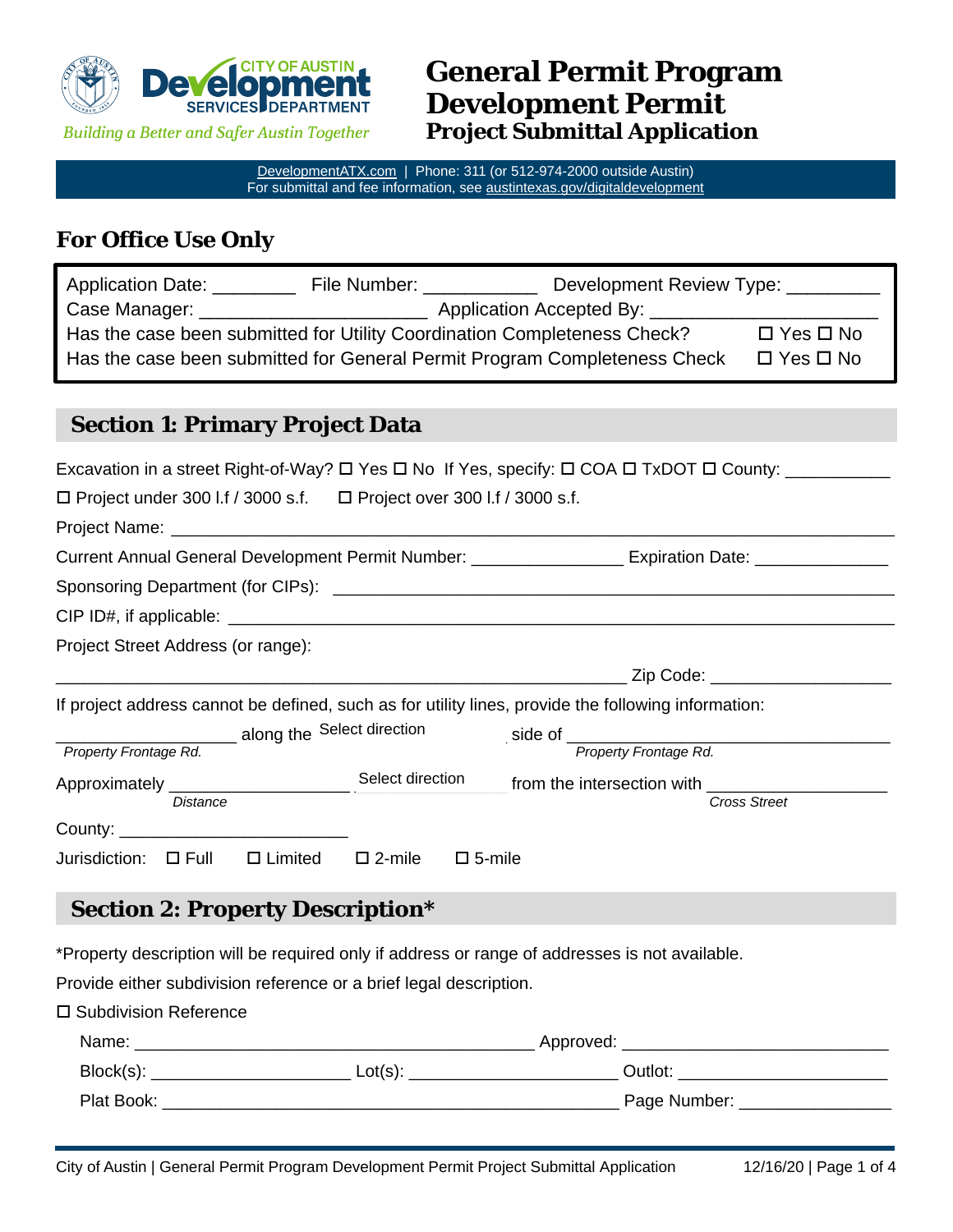| <b>Section 3: Site Area</b>                                   |                       |                                        |                                                                                                                |
|---------------------------------------------------------------|-----------------------|----------------------------------------|----------------------------------------------------------------------------------------------------------------|
|                                                               |                       |                                        |                                                                                                                |
|                                                               |                       |                                        |                                                                                                                |
|                                                               |                       |                                        |                                                                                                                |
|                                                               |                       |                                        | Utility Storm Sewer Length: ______________________________Linear Feet Specify type: __________________________ |
|                                                               |                       |                                        | Utility Storm Sewer Length: ______________________________Linear Feet Specify type: __________________________ |
|                                                               |                       |                                        | Utility Storm Sewer Length: ______________________________Linear Feet Specify type: __________________________ |
|                                                               |                       |                                        | Utility Storm Sewer Length: ____________________________Linear Feet Specify type: ____________________________ |
|                                                               |                       |                                        |                                                                                                                |
| All Projects are subject to Watershed Protection Regulations. |                       |                                        |                                                                                                                |
| In Aquifer Recharge Zone? □ Yes □ No                          |                       |                                        |                                                                                                                |
| In Barton Spring Zone? □ Yes □ No                             |                       |                                        |                                                                                                                |
| In a CWQZ?                                                    | $\Box$ Yes $\Box$ No  |                                        |                                                                                                                |
| In a 100-year Floodplain?                                     | $\Box$ Yes $\Box$ No  |                                        |                                                                                                                |
| <b>Pending Easements?</b>                                     | $\Box$ Yes $\Box$ No  |                                        |                                                                                                                |
| USACE?                                                        | $\Box$ Yes $\Box$ No  |                                        |                                                                                                                |
| County ROW                                                    | $\Box$ Yes $\Box$ No  |                                        |                                                                                                                |
| TxDOT ROW?                                                    | $\Box$ Yes $\Box$ No  |                                        |                                                                                                                |
| In COA Parkland?                                              | $\Box$ Yes $\Box$ No  | Austin Park and Recreation Department. | If Yes, please include documentation confirming review by City of                                              |
|                                                               |                       |                                        | On a Hill Country Roadway? $\Box$ Yes $\Box$ No Specify Principal or Hill Country Roadway: ___________________ |
| Grid Number(s)                                                |                       |                                        |                                                                                                                |
|                                                               |                       |                                        |                                                                                                                |
| <b>Section 4: Ownership Information</b>                       |                       |                                        |                                                                                                                |
| Type of Ownership: □ Sole                                     |                       | □ Community Property                   | $\Box$ Trust                                                                                                   |
|                                                               | $\square$ Partnership | $\Box$ Corporation                     | $\Box$ City of Austin Department                                                                               |

\_\_\_\_\_\_\_\_\_\_\_\_\_\_\_\_\_\_\_\_\_\_\_\_\_\_\_\_\_\_\_\_\_\_\_\_\_\_\_\_\_\_\_\_\_\_\_\_\_\_\_\_\_\_\_\_\_\_\_\_\_\_\_\_\_\_\_\_\_\_\_\_\_\_\_\_\_\_\_\_\_\_\_\_\_\_\_\_

If the ownership is other than sole or community property, list the individuals, partners, principals, etc. below.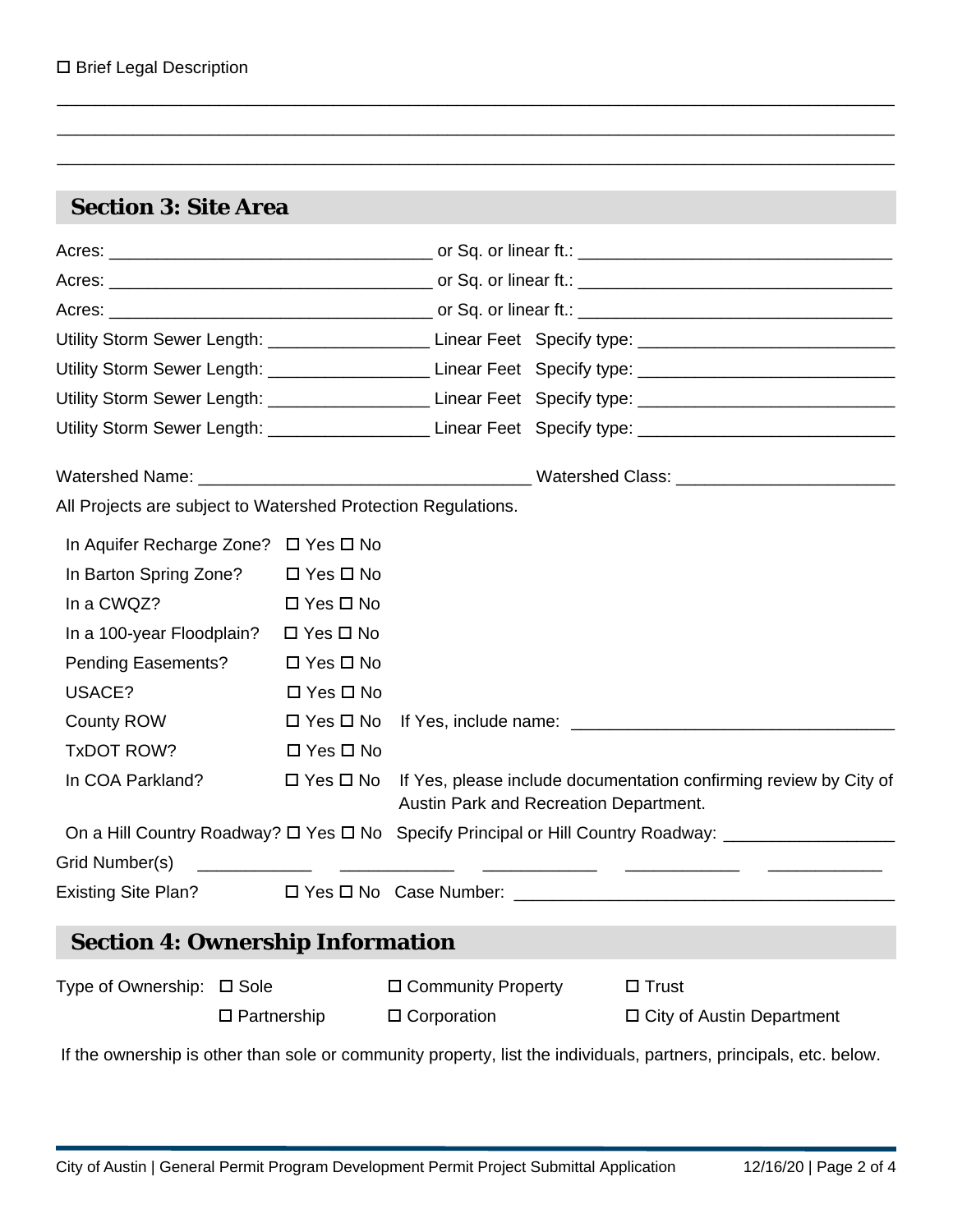#### **FACILITY OWNER**

| AGENT/PRINCIPAL CONTACT (if applicable, to receive case reports)                        |              |  |
|-----------------------------------------------------------------------------------------|--------------|--|
|                                                                                         |              |  |
|                                                                                         |              |  |
|                                                                                         |              |  |
|                                                                                         |              |  |
|                                                                                         |              |  |
|                                                                                         |              |  |
| ADDITIONAL CONTACT (if applicable, to receive case reports)                             |              |  |
|                                                                                         |              |  |
|                                                                                         |              |  |
|                                                                                         |              |  |
|                                                                                         |              |  |
|                                                                                         |              |  |
|                                                                                         |              |  |
| ADDITIONAL CONTACT (check all that apply): $\Box$ DESIGNER $\Box$ ENGINEER $\Box$ LARCH | $\Box$ OTHER |  |
|                                                                                         |              |  |
|                                                                                         |              |  |
| Department (for CIP projects): ________                                                 |              |  |
|                                                                                         |              |  |
|                                                                                         |              |  |
|                                                                                         |              |  |
|                                                                                         |              |  |
| ADDITIONAL CONTACT (check all that apply): $\Box$ DESIGNER $\Box$ ENGINEER $\Box$ LARCH | $\Box$ OTHER |  |
|                                                                                         |              |  |
|                                                                                         |              |  |
|                                                                                         |              |  |
|                                                                                         |              |  |
|                                                                                         |              |  |
|                                                                                         |              |  |